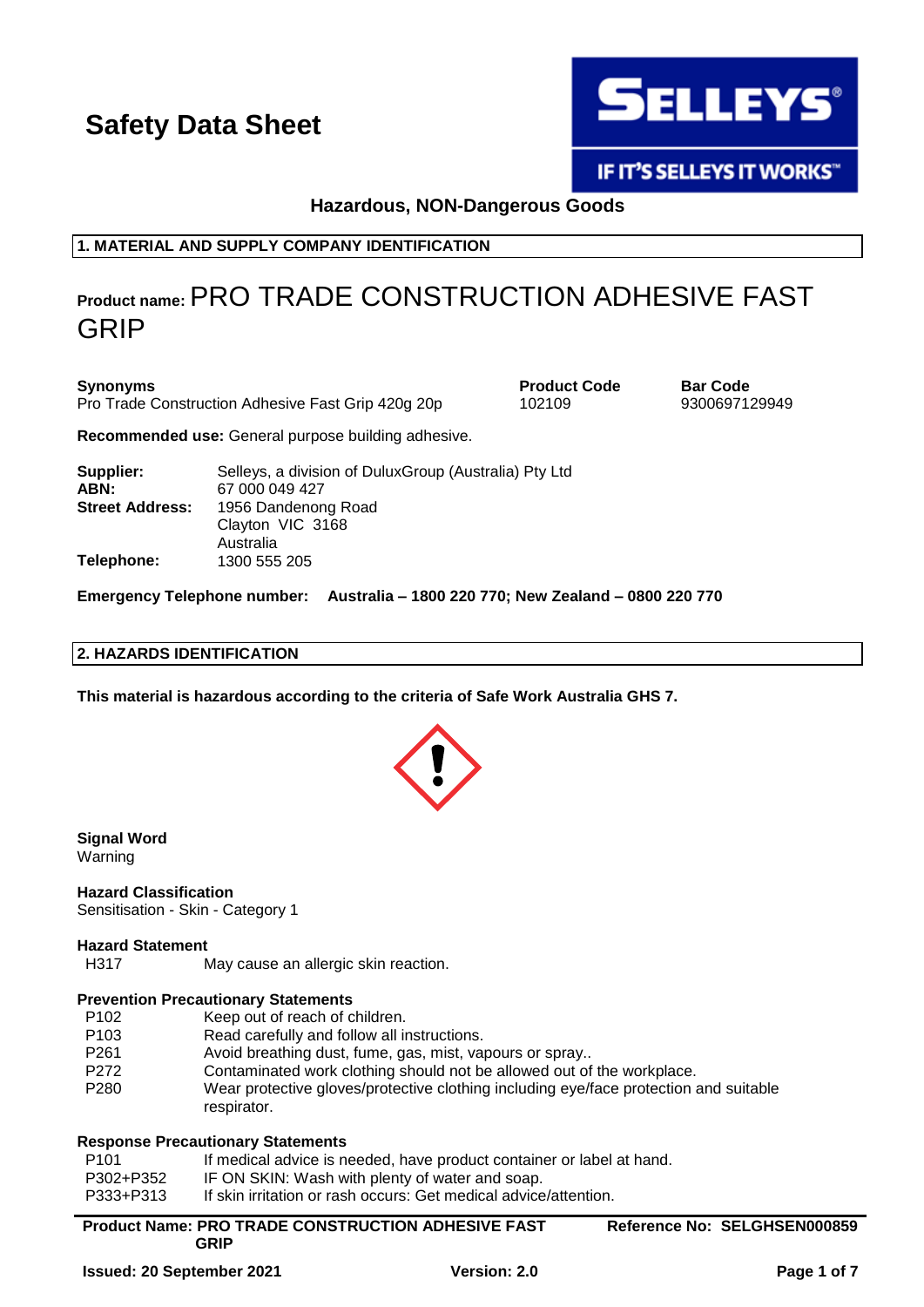

P362+P364 Take off contaminated clothing and wash it before reuse

### **Storage Precautionary Statement**

Not allocated

### **Disposal Precautionary Statement**

P501 Dispose of contents/container in accordance with local, regional, national and international regulations.

**Poison Schedule:** Not Applicable

### **DANGEROUS GOOD CLASSIFICATION**

Not classified as Dangerous Goods by the criteria of the "Australian Code for the Transport of Dangerous Goods by Road & Rail" and the "New Zealand NZS5433: Transport of Dangerous Goods on Land".

| 3. COMPOSITION INFORMATION                                           |            |                   |
|----------------------------------------------------------------------|------------|-------------------|
| <b>CHEMICAL ENTITY</b>                                               | CAS NO     | <b>PROPORTION</b> |
| Zinc oxide (ZnO)                                                     | 1314-13-2  | 1 - 10 % (w/w)    |
| 1,2-Benzisothiazol-3(2H)-one (BIT)                                   | 2634-33-5  | $<$ 0.05 % (w/w)  |
| 5-Chloro-2-methyl-4-isothiazolin-3-one (CMIT)                        | 26172-55-4 | $<$ 0.05 % (w/w)  |
| 2-Methyl-2H-isothiazol-3-one (MIT)                                   | 2682-20-4  | $<$ 0.05 % (w/w)  |
| Ingredients determined to be non-hazardous or below reporting limits |            | <b>Balance</b>    |
|                                                                      |            | 100%              |

### **4. FIRST AID MEASURES**

If poisoning occurs, contact a doctor or Poisons Information Centre (Phone Australia 131 126, New Zealand 0800 764 766).

**Inhalation:** Remove victim from exposure - avoid becoming a casualty. Remove contaminated clothing and loosen remaining clothing. Allow patient to assume most comfortable position and keep warm. Keep at rest until fully recovered. Seek medical advice if effects persist.

**Skin Contact:** Effects may be delayed. If skin or hair contact occurs, remove contaminated clothing and flush skin and hair with running water. If swelling, redness, blistering or irritation occurs seek medical assistance.

**Eye contact:** If in eyes wash out immediately with water. In all cases of eye contamination it is a sensible precaution to seek medical advice.

**Ingestion:** Rinse mouth with water. If swallowed, do NOT induce vomiting. Give a glass of water to drink. Never give anything by the mouth to an unconscious patient. If vomiting occurs give further water. Seek medical advice.

**PPE for First Aiders:** Wear safety shoes, overalls, gloves, safety glasses. Available information suggests that gloves made from nitrile rubber should be suitable for intermittent contact. However, due to variations in glove construction and local conditions, the user should make a final assessment. Always wash hands before smoking, eating, drinking or using the toilet. Wash contaminated clothing and other protective equipment before storing or re-using.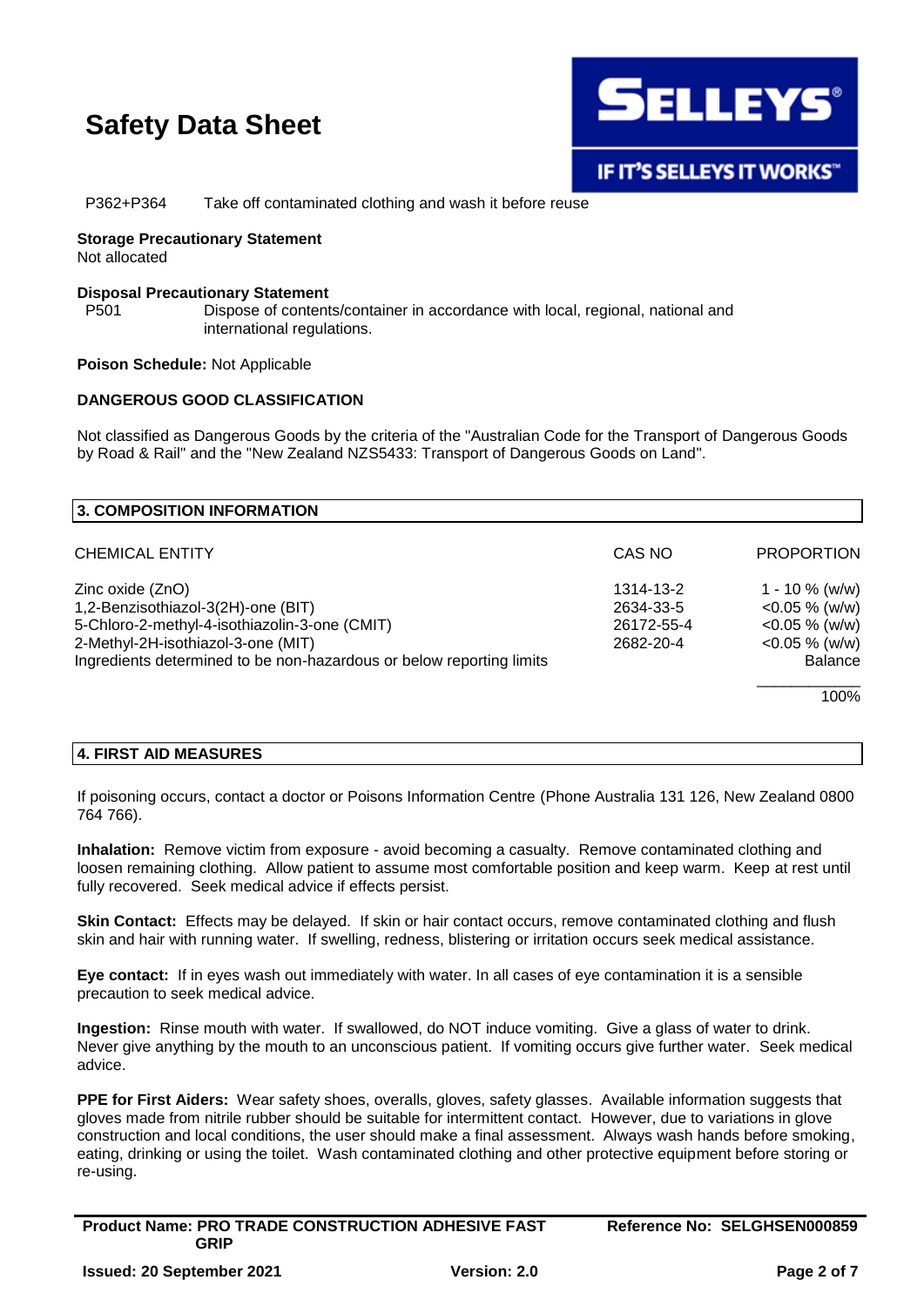

**Notes to physician:** Treat symptomatically. Effects may be delayed.

### **5. FIRE FIGHTING MEASURES**

**Hazchem Code:** Not applicable.

**Suitable extinguishing media:** If material is involved in a fire use water fog (or if unavailable fine water spray), alcohol resistant foam, standard foam, dry agent (carbon dioxide, dry chemical powder).

**Specific hazards:** Non-combustible material.

**Fire fighting further advice:** Not combustible, however following evaporation of aqueous component residual material can burn if ignited.

### **6. ACCIDENTAL RELEASE MEASURES**

### **SMALL SPILLS**

Wear protective equipment to prevent skin and eye contamination. Avoid inhalation of vapours or dust. Wipe up with absorbent (clean rag or paper towels). Collect and seal in properly labelled containers or drums for disposal.

### **LARGE SPILLS**

Clear area of all unprotected personnel. Slippery when spilt. Avoid accidents, clean up immediately. Wear protective equipment to prevent skin and eye contamination and the inhalation of dust. Work up wind or increase ventilation. Cover with damp absorbent (inert material, sand or soil). Sweep or vacuum up, but avoid generating dust. Collect and seal in properly labelled containers or drums for disposal. If contamination of crops, sewers or waterways has occurred advise local emergency services.

### **Dangerous Goods - Initial Emergency Response Guide No:** Not applicable

### **7. HANDLING AND STORAGE**

**Handling:** Avoid eye contact and skin contact. Avoid inhalation of dust.

**Storage:** Store in a cool, dry, well-ventilated place and out of direct sunlight. Store away from foodstuffs. Store away from incompatible materials described in Section 10. Store away from sources of heat and/or ignition. Keep container standing upright. Keep containers closed when not in use - check regularly for spills.

### **8. EXPOSURE CONTROLS / PERSONAL PROTECTION**

### **National occupational exposure limits:**

|                   | TWA |       | STEL   |                          | <b>NOTICES</b> |
|-------------------|-----|-------|--------|--------------------------|----------------|
|                   | ppm | mg/m3 | ppm    | mg/m3                    |                |
| Zinc oxide (dust) |     | 10    | ۰.     | $\overline{\phantom{a}}$ |                |
| Zinc oxide (fume) | ۰.  | b     | $\sim$ | 10                       | ۰              |

As published by Safe Work Australia.

TWA - The time-weighted average airborne concentration over an eight-hour working day, for a five-day working

| <b>Product Name: PRO TRADE CONSTRUCTION ADHESIVE FAST</b> |                     | Reference No: SELGHSEN000859 |
|-----------------------------------------------------------|---------------------|------------------------------|
| GRIP                                                      |                     |                              |
| <b>Issued: 20 September 2021</b>                          | <b>Version: 2.0</b> | Page 3 of 7                  |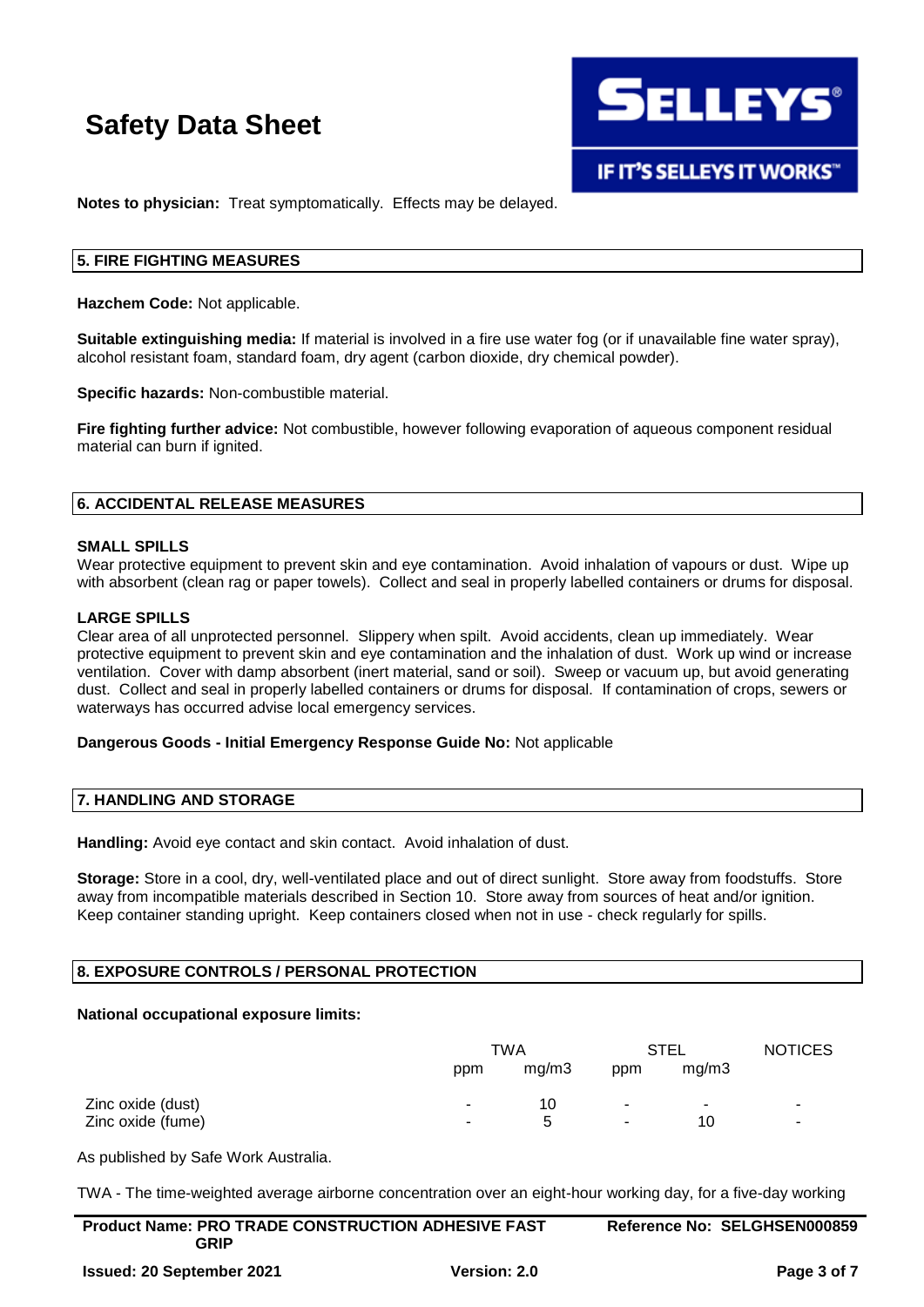

week over an entire working life.

STEL (Short Term Exposure Limit) - the average airborne concentration over a 15 minute period which should not be exceeded at any time during a normal eight-hour workday.

These Exposure Standards are guides to be used in the control of occupational health hazards. All atmospheric contamination should be kept to as low a level as is workable. These exposure standards should not be used as fine dividing lines between safe and dangerous concentrations of chemicals. They are not a measure of relative toxicity.

If the directions for use on the product label are followed, exposure of individuals using the product should not exceed the above standard. The standard was created for workers who are routinely, potentially exposed during product manufacture.

**Biological Limit Values:** As per the "National Model Regulations for the Control of Workplace Hazardous Substances (Safe Work Australia)" the ingredients in this material do not have a Biological Limit Allocated.

**Engineering Measures:** Ensure ventilation is adequate to maintain air concentrations below Exposure Standards. Use only in well ventilated areas. Avoid generating and inhaling dusts. Use with local exhaust ventilation or while wearing dust mask. Vapour heavier than air - prevent concentration in hollows or sumps. Do NOT enter confined spaces where vapour may have collected.

**Personal Protection Equipment:** SAFETY SHOES, OVERALLS, GLOVES, SAFETY GLASSES.

Wear safety shoes, overalls, gloves, safety glasses. Available information suggests that gloves made from nitrile rubber should be suitable for intermittent contact. However, due to variations in glove construction and local conditions, the user should make a final assessment. Always wash hands before smoking, eating, drinking or using the toilet. Wash contaminated clothing and other protective equipment before storing or re-using.

**Hygiene measures:** Keep away from food, drink and animal feeding stuffs. When using do not eat, drink or smoke. Wash hands prior to eating, drinking or smoking. Avoid contact with clothing. Avoid eye contact and skin contact. Avoid inhalation of dust. Ensure that eyewash stations and safety showers are close to the workstation location.

### **9. PHYSICAL AND CHEMICAL PROPERTIES**

| Form:<br>Colour:<br>Odour:                                   | Paste<br>Beige<br>N Av |            |
|--------------------------------------------------------------|------------------------|------------|
| Solubility:                                                  |                        | N Av       |
| <b>Specific Gravity:</b><br>Relative Vapour Density (air=1): |                        | 1.44<br>>1 |
|                                                              |                        |            |
| Flash Point (°C):                                            |                        | N Ap       |

**N** App **Flammability Limits (%):** N App **Autoignition Temperature (°C):** N Av **Melting Point/Range (°C):** N Av **Boiling Point/Range (°C):** N Av **Decomposition Point (°C):** N Av **pH:** N Av **Viscosity:** >21 mm²/sec @ 40 °C **Total VOC (g/Litre):** N Av

(Typical values only - consult specification sheet)

| <b>Product Name: PRO TRADE CONSTRUCTION ADHESIVE FAST</b> | Reference No: SELGHSEN000859 |
|-----------------------------------------------------------|------------------------------|
| <b>GRIP</b>                                               |                              |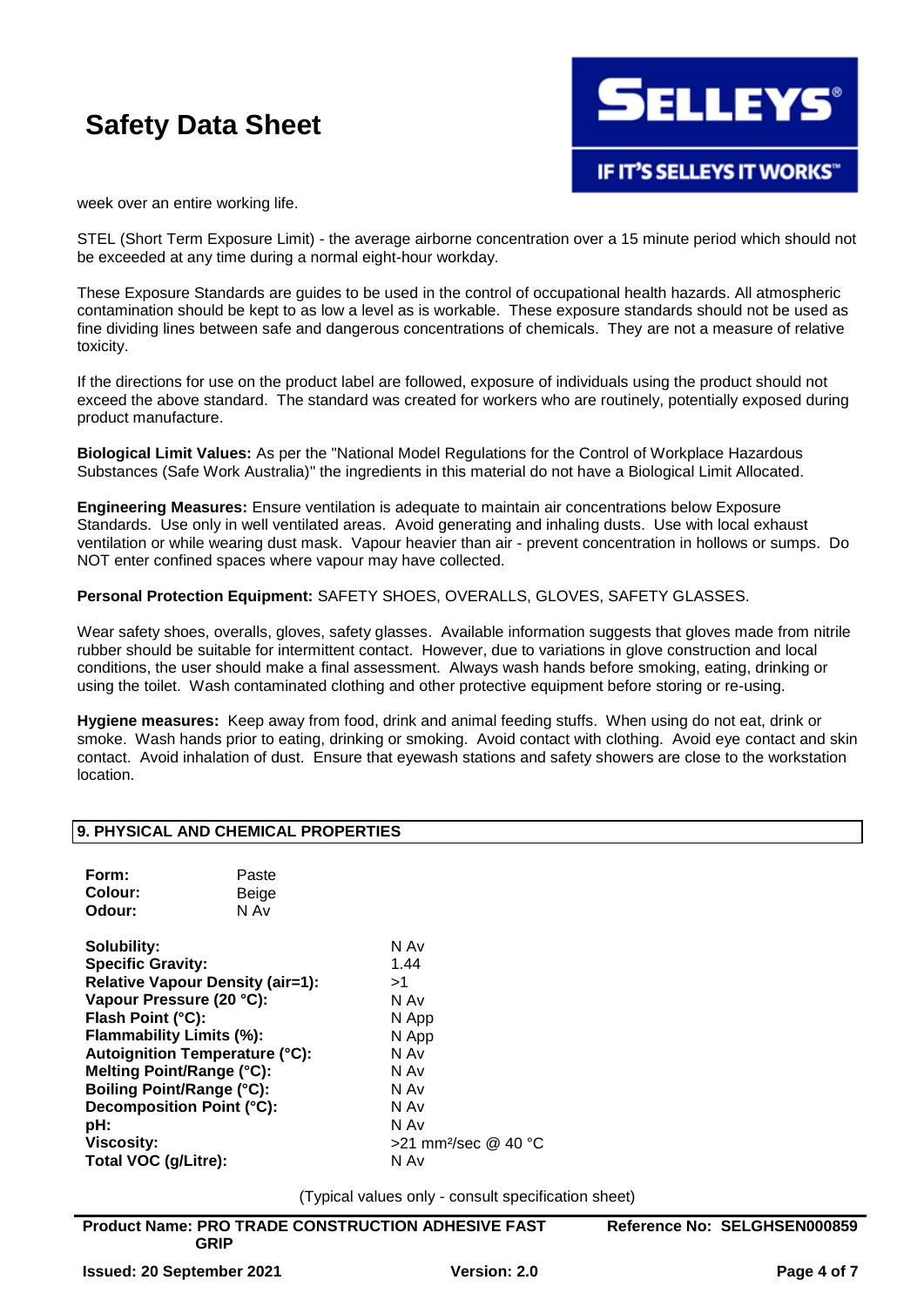

### **IF IT'S SELLEYS IT WORKS"**

### $N Av = Not available, N App = Not applicable$

### **10. STABILITY AND REACTIVITY**

**Chemical stability:** This material is thermally stable when stored and used as directed.

**Conditions to avoid:** Elevated temperatures and sources of ignition.

**Incompatible materials:** Oxidising agents.

**Hazardous decomposition products:** Oxides of carbon and nitrogen, smoke and other toxic fumes.

**Hazardous reactions:** No known hazardous reactions.

### **11. TOXICOLOGICAL INFORMATION**

No adverse health effects expected if the product is handled in accordance with this Safety Data Sheet and the product label. Symptoms or effects that may arise if the product is mishandled and overexposure occurs are:

#### **Acute Effects**

**Inhalation:** Material may be an irritant to mucous membranes and respiratory tract.

**Skin contact:** Contact with skin may result in irritation. A skin sensitiser. Repeated or prolonged skin contact may lead to allergic contact dermatitis.

**Ingestion:** Swallowing can result in nausea, vomiting and irritation of the gastrointestinal tract.

**Eye contact:** May be an eye irritant. Exposure to the dust may cause discomfort due to particulate nature. May cause physical irritation to the eyes.

### **Acute toxicity**

**Inhalation:** This material has been classified as not hazardous for acute inhalation exposure. Acute toxicity estimate (based on ingredients):  $LC_{50} > 5.0$  mg/L for dust.

**Skin contact:** This material has been classified as not hazardous for acute dermal exposure. Acute toxicity estimate (based on ingredients):  $LD_{50} > 2,000$  mg/Kg bw

**Ingestion:** This material has been classified as not hazardous for acute ingestion exposure. Acute toxicity estimate (based on ingredients):  $LD_{50} > 2,000$  mg/Kg bw

**Corrosion/Irritancy:** Eye: this material has been classified as not corrosive or irritating to eyes. Skin: this material has been classified as not corrosive or irritating to skin.

**Sensitisation:** Inhalation: this material has been classified as not a respiratory sensitiser. Skin: this material has been classified as a Category 1 Hazard (skin sensitiser).

**Aspiration hazard:** This material has been classified as not an aspiration hazard.

**Specific target organ toxicity (single exposure):** This material has been classified as not a specific hazard to target organs by a single exposure.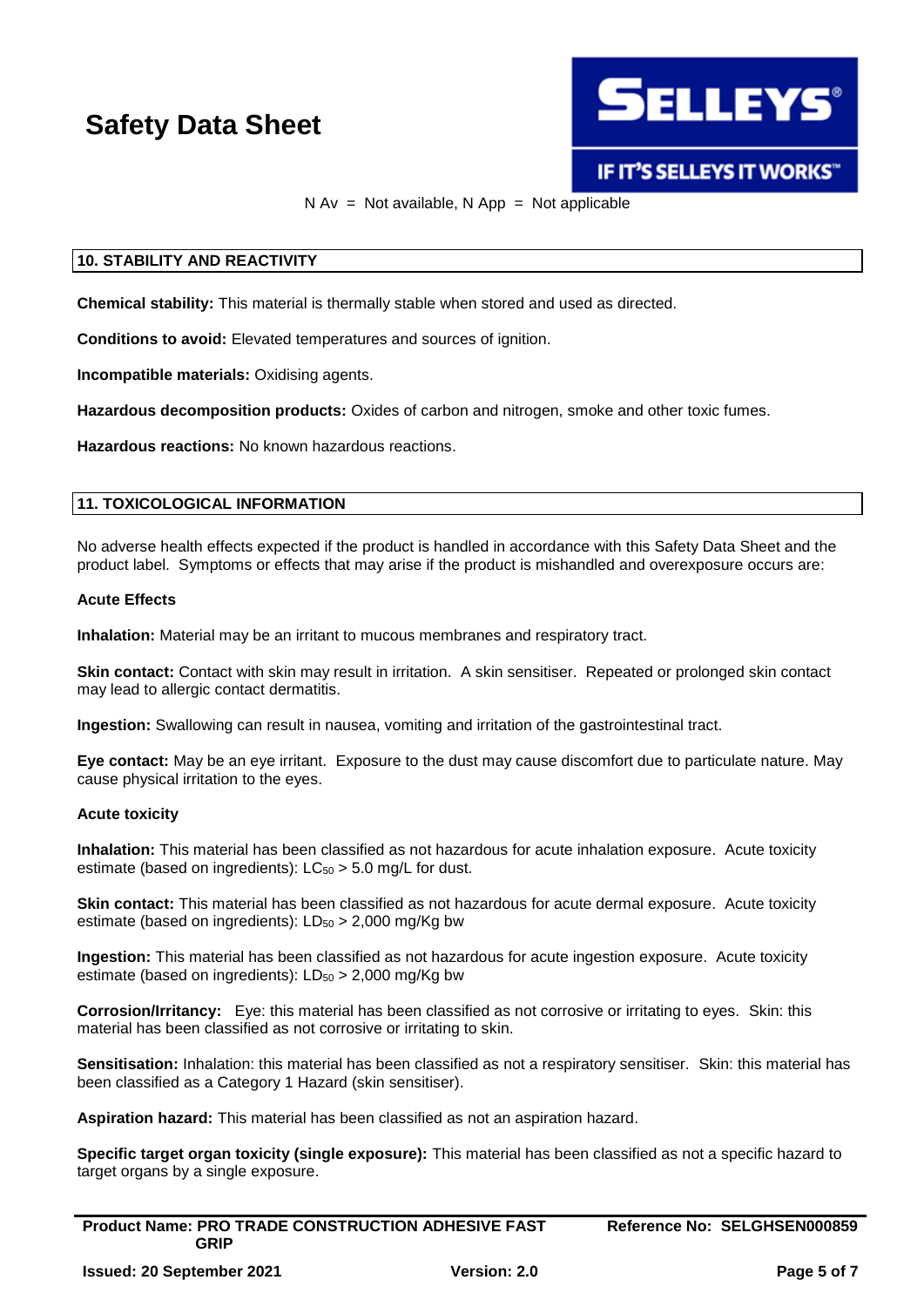

### **Chronic Toxicity**

**Mutagenicity:** This material has been classified as not a mutagen.

**Carcinogenicity:** This material has been classified as not a carcinogen.

**Reproductive toxicity (including via lactation):** This material has been classified as not a reproductive toxicant.

**Specific target organ toxicity (repeat exposure):** This material has been classified as not a specific hazard to target organs by repeat exposure.

### **12. ECOLOGICAL INFORMATION**

Avoid contaminating waterways.

**Acute aquatic hazard:** This material has been classified as not hazardous for acute aquatic exposure. Acute toxicity estimate (based on ingredients): > 100 mg/L

**Long-term aquatic hazard:** This material has been classified as a Category Chronic 3 Hazard. Non-rapidly or rapidly degradable substance for which there are adequate chronic toxicity data available OR in the absence of chronic toxicity data, Acute toxicity estimate (based on ingredients): 10 - 100 mg/L, where the substance is not rapidly degradable and/or BCF  $\geq$  500 and/or log K<sub>ow</sub>  $\geq$  4.

**Ecotoxicity:** No information available.

**Persistence and degradability:** No information available.

**Bioaccumulative potential:** No information available.

**Mobility:** No information available.

### **13. DISPOSAL CONSIDERATIONS**

Persons conducting disposal, recycling or reclamation activities should ensure that appropriate personal protection equipment is used, see "Section 8. Exposure Controls and Personal Protection" of this SDS.

If possible material and its container should be recycled. If material or container cannot be recycled, dispose in accordance with local, regional, national and international Regulations.

### **14. TRANSPORT INFORMATION**

### **ROAD AND RAIL TRANSPORT**

Not classified as Dangerous Goods by the criteria of the "Australian Code for the Transport of Dangerous Goods by Road & Rail" and the "New Zealand NZS5433: Transport of Dangerous Goods on Land".

### **MARINE TRANSPORT**

Not classified as Dangerous Goods by the criteria of the International Maritime Dangerous Goods Code (IMDG Code) for transport by sea.

### **AIR TRANSPORT**

Not classified as Dangerous Goods by the criteria of the International Air Transport Association (IATA) Dangerous

| <b>Product Name: PRO TRADE CONSTRUCTION ADHESIVE FAST</b> | Reference No: SELGHSEN000859 |
|-----------------------------------------------------------|------------------------------|
| <b>GRIP</b>                                               |                              |